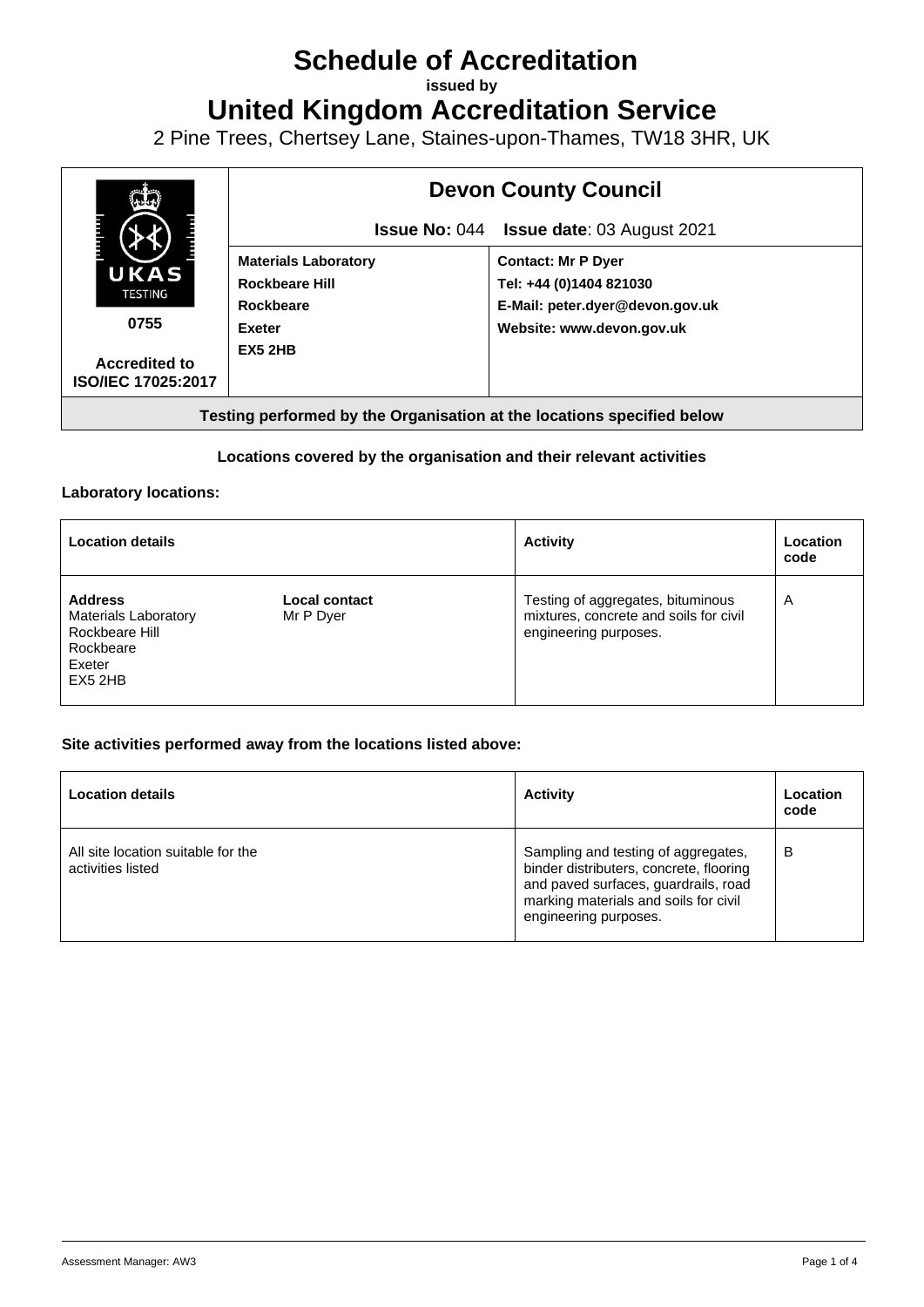

**Accredited to ISO/IEC 17025:2017**

# **Schedule of Accreditation issued by United Kingdom Accreditation Service**

2 Pine Trees, Chertsey Lane, Staines -upon -Thames, TW18 3HR, UK

## **Devon County Council**

**Issue No:** 044 **Issue date:** 03 August 2021

**Testing performed by the Organisation at the locations specified**

| Materials/Products tested                               | Type of test/Properties<br>measured/Range of<br>measurement | Standard specifications/<br>Equipment/Techniques used    | Location<br>Code |
|---------------------------------------------------------|-------------------------------------------------------------|----------------------------------------------------------|------------------|
| <b>AGGREGATES</b>                                       | Particle size distribution -<br>sieving method              | BS EN 933-1:2012                                         | A                |
|                                                         | Flakiness index                                             | BS EN 933-3:2012                                         | A                |
|                                                         | Sampling from stockpiles                                    | BS EN 932-1:1997:Annex C                                 | B                |
|                                                         | Sample Reduction                                            | BS EN 932-2-1990                                         | A                |
| <b>BITUMINOUS MIXTURES</b><br>for roads and other paved | Air voids content                                           | BS EN 12697-8:2018                                       | A                |
| areas                                                   | Maximum density - volumetric<br>procedure A                 | BS EN 12697-5:2018                                       | A                |
|                                                         | Bulk density - sealed<br>specimen                           | BS EN 12697-6:2020                                       | A                |
|                                                         | Sampling of finished material<br>- core cutting method      | BS EN 12697-27:2017                                      | B                |
|                                                         | Thickness                                                   | BS EN 12697-36: 2020                                     | A                |
| CONCRETE - hardened                                     | Shape, dimensions and other<br>requirements                 | BS EN 12390-1:2012                                       |                  |
|                                                         | Curing cubic specimens                                      | BS EN 12390-2:2019                                       | A                |
|                                                         | Compressive strength of<br>cubes                            | BS EN 12390-3:2019                                       | A                |
|                                                         | Compressive strength of cores                               | BS EN 12504-1:2019                                       | A                |
|                                                         | Density                                                     | BS EN 12390-7:2019                                       | A                |
|                                                         | Sampling of concrete by<br>coring                           | BS EN 12504-1:2019                                       | В                |
| <b>FLOORING</b>                                         | The assessment of floor slip<br>resistance                  | The UK Slip Resistance Group<br>Guidelines, Issue 5:2016 | A & B            |
| <b>PAVED SURFACES</b>                                   | Skid resistance value                                       | BS EN 13036-4:2011<br>TRRL Road Note 27/69               | B                |
|                                                         |                                                             |                                                          |                  |

#### DETAIL OF ACCREDITATION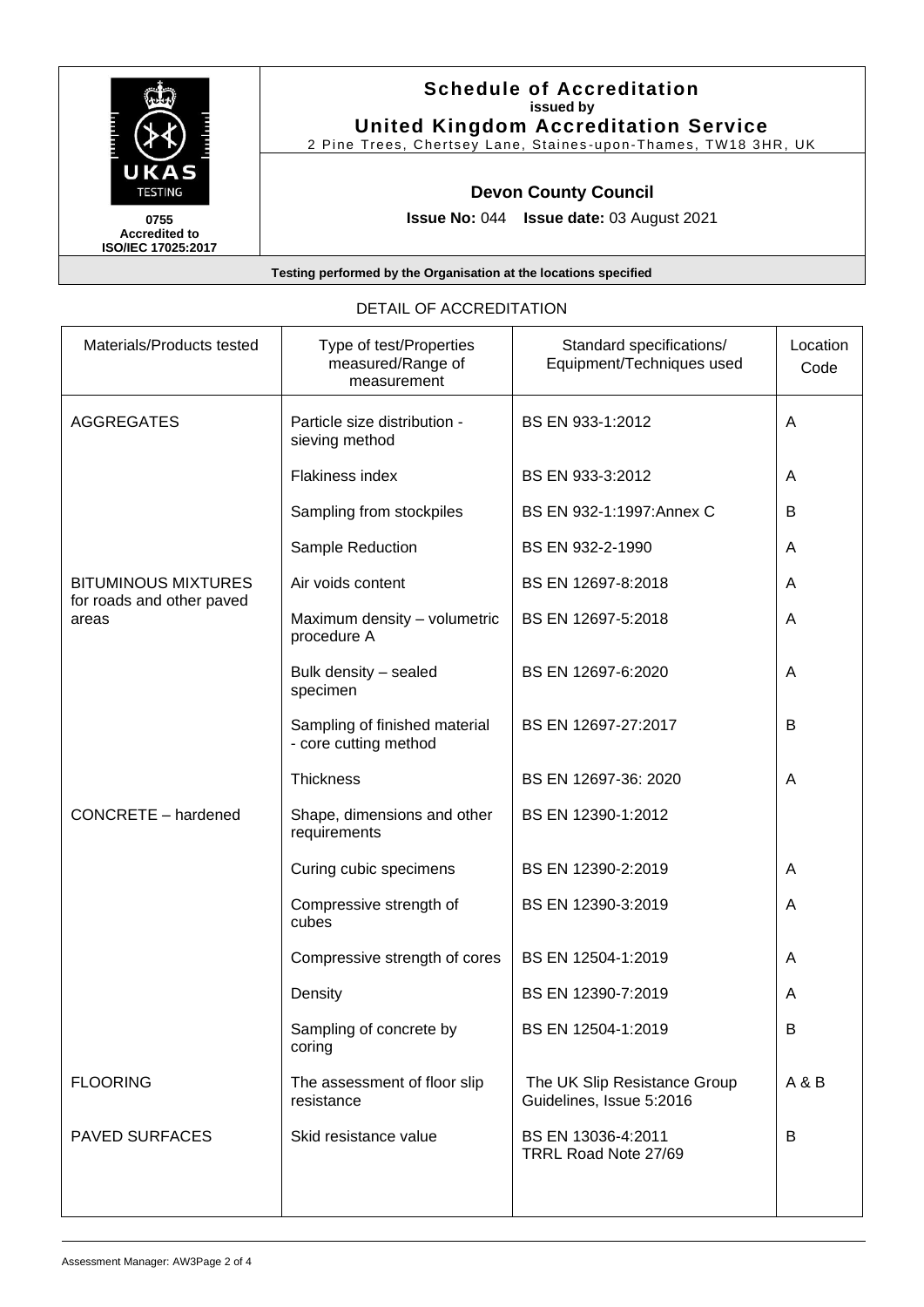

**Accredited to ISO/IEC 17025:2017**

## **Schedule of Accreditation issued by United Kingdom Accreditation Service**

2 Pine Trees, Chertsey Lane, Staines -upon -Thames, TW18 3HR, UK

# **Devon County Council**

**Issue No:** 044 **Issue date:** 03 August 2021

**Testing performed by the Organisation at the locations specified**

| Materials/Products tested               | Type of test/Properties<br>measured/Range of<br>measurement             | Standard specifications/<br>Equipment/Techniques used  | Location<br>Code |
|-----------------------------------------|-------------------------------------------------------------------------|--------------------------------------------------------|------------------|
| PAVED SURFACES (cont'd)                 | Surface friction of pavements<br>(griptester)                           | BS 7941-2:2000                                         | B                |
|                                         | Surface regularity using a<br>rolling straight-edge                     | MCHW SHW Vol. 1 Feb 2016<br>Clause 702                 | B                |
|                                         | Retro-reflectivity                                                      | BS EN 1436:2018<br>White line only                     | B                |
|                                         | Sampling by coring                                                      | BS EN 12697-27:2017                                    | B                |
|                                         | Logging of cores                                                        | Documented In-House Method<br>TP <sub>9</sub>          | A & B            |
| SOILS for civil engineering<br>purposes | Moisture content<br>- oven drying method                                | BS 1377-2:1990                                         | Α                |
|                                         | Liquid limit<br>- cone penetrometer<br>- one point                      | BS 1377-2:1990                                         | A                |
|                                         | <b>Plastic limit</b>                                                    | BS 1377-2:1990                                         | A                |
|                                         | Plasticity index                                                        | BS 1377-2:1990                                         | A                |
|                                         | Particle size distribution<br>- wet sieving                             | BS 1377-2:1990                                         | A                |
|                                         | Particle size distribution<br>- dry sieving                             | BS 1377-2:1990                                         | A                |
|                                         | Dry density/moisture content<br>relationship (2.5 kg rammer)            | BS 1377-4:1990                                         | A                |
|                                         | Dry density/moisture content<br>relationship (4.5 kg rammer)            | BS 1377-4:1990                                         | A                |
|                                         | California Bearing Ratio (CBR)                                          | BS 1377-4:1990                                         | Α                |
|                                         | <b>Dynamic Cone Penetrometer</b><br>(DCP)                               | Documented in house method<br><b>TP14</b>              | B                |
|                                         | Nominal CBR value using<br><b>TRRL CBR DCP relationship</b><br>equation | DMRB CS229 Data for Pavement<br>Assessment Rev 0: 2020 | B                |